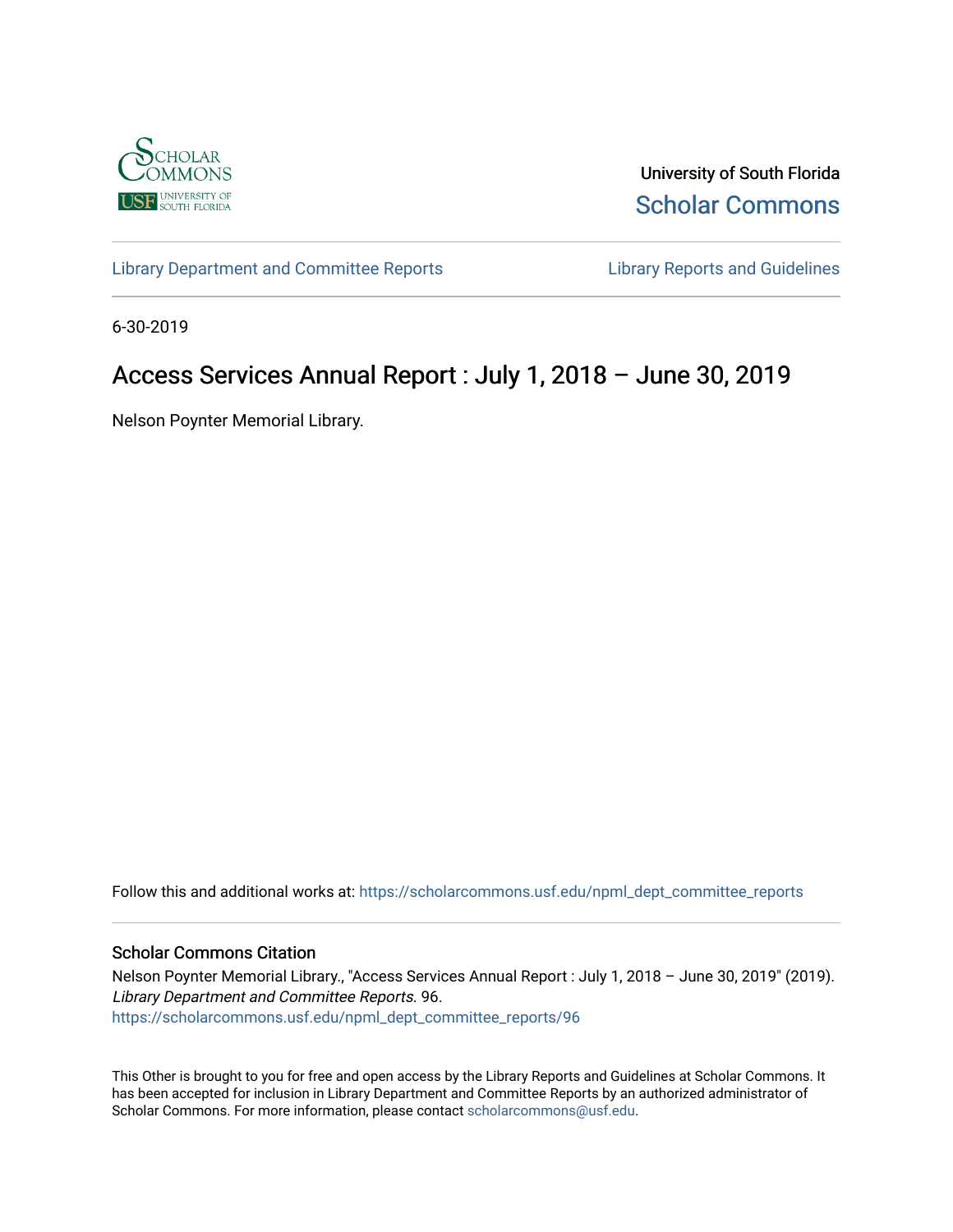# **Access Services Annual Report July 1, 2018 – June 30, 2019**

University of South Florida St. Petersburg

2019

*Compiled by Virginia Champion*

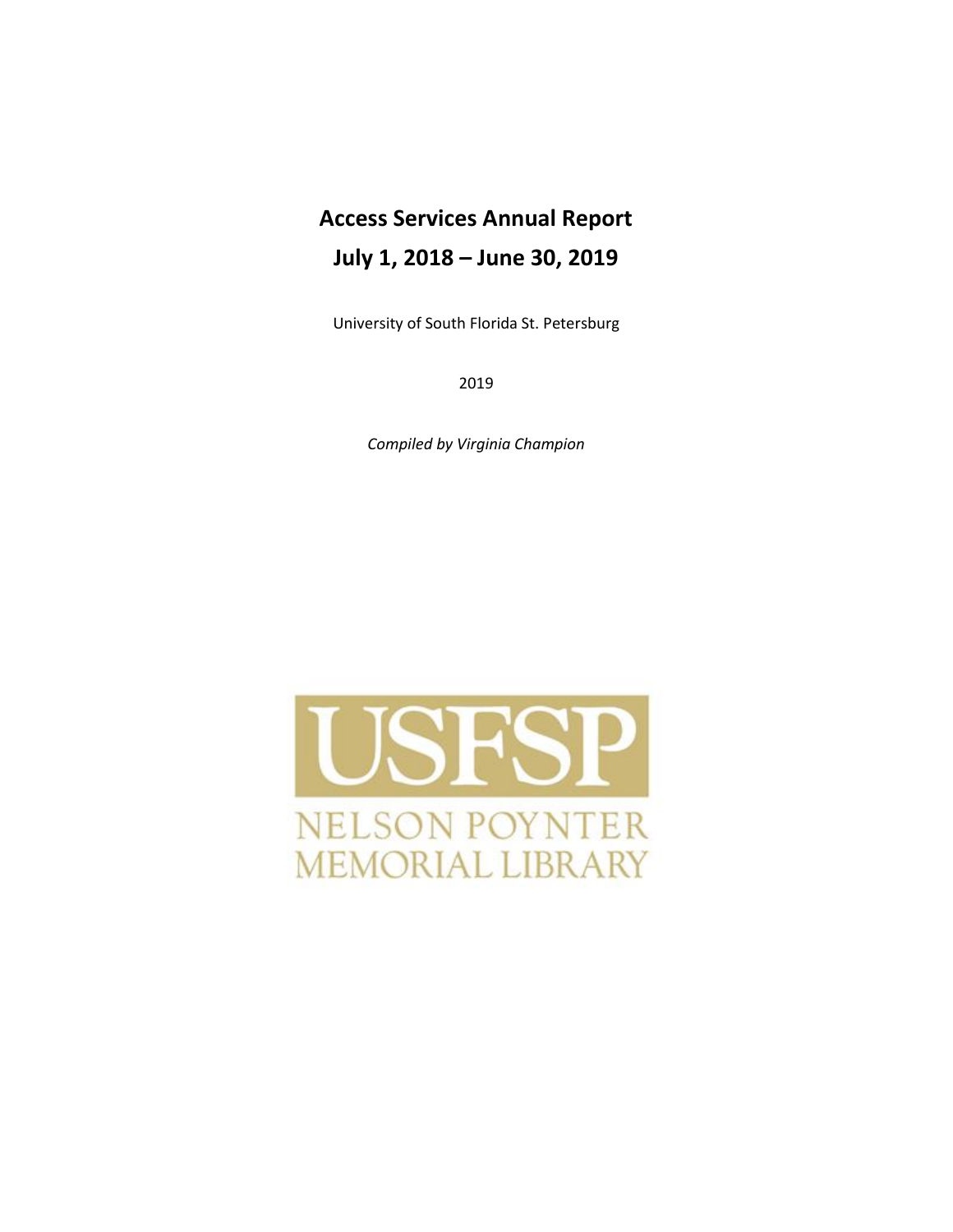|                                                             | 2018/19       | 2017/18       | 2016/17       | 2015/16       | 2014/15     | 1 Yr.<br>Change | 5 Yr.<br>Change |
|-------------------------------------------------------------|---------------|---------------|---------------|---------------|-------------|-----------------|-----------------|
| <b>Door Count</b>                                           | 206,761       | 220,306       | 187,381       | 162,802       | 174,162     | $-6.15%$        | 18.7%           |
| <b>Total Reserve Check-outs</b>                             | 29,776        | 28,591        | 23,153        | 19,167        | 19,720      | 23.5%           | 4.1%            |
| <b>Self-Check Transactions</b>                              | 746           | 756           | 691           | 725           | 1,002       | $-1.3%$         | $-25.5%$        |
| <b>Total Circulating Items</b>                              | 44,723        | 42,618        | 39,210        | 36,592        | 38,728      | 4.9%            | 15.5%           |
| <b>Interlibrary Loan Total</b><br><b>Borrowing Requests</b> | 1,429         | 1,863         | 1,756         | 2,349         | 2,884       | $-23.3%$        | $-50.5%$        |
| <b>Average ILL</b><br><b>Borrowing Delivery Time</b>        | 8.7 days      | 7.4 days      | $5.52$ days   | 6.4 days      | $9.27$ days | 17.6%           | $-6.1%$         |
| <b>Inter library Loan Total</b><br><b>Lending Requests</b>  | 4,032         | 3,776         | 3,866         | 3,875         | 4,408       | 6.8%            | $-8.5%$         |
| <b>Average ILL Lending Delivery</b><br><b>Time</b>          | 20.26<br>hrs. | 10.61<br>hrs. | 16.16<br>hrs. | 15.63<br>hrs. | 18.73 hrs.  | 91%             | 8.2%            |
| <b>Total In-person Service Desk</b><br><b>Questions</b>     | 5,530         | 6,046         | 7,040         | 6,445         | 8,212       | $-8.5%$         | $-32.7%$        |

#### **Access Services Department Statistical Snapshot:**

#### **Department Overview**

Comprised of the Circulation, Reserves, Stacks Maintenance, and Interlibrary Loan units of the Nelson Poynter Memorial Library, the Access Services Department is primarily responsible for the smooth flow of library materials to borrowers. The department consists of 5 employees: Virginia Champion, the Head of Access Services, along with 4 Library Specialists. During the 2018/19 year, the staff consisted of Cynthia Brown, Lexi Terry, Samuel Holloway, and Zoghanno Richardson. In addition to this staff, the department has 2 OPS employees working 69 hours and 2 student employees working an average of 30 hours a week. Part-time staff help with departmental tasks, including shelving, shelf reading, installing displays, interlibrary loan requests, and special projects. The two OPS staff, Andrea McCray and Amber Thomas, were brought on board in the previous year to staff the Service Desk during the newly extended hours and to assist with departmental responsibilities. The Library, in response to student demand, is open a total of 99 hours a week: Monday through Thursday, 8am to 2am; Friday, 8am to 6pm; Saturday, 9am to 5pm; and Sunday, 1pm to 9pm.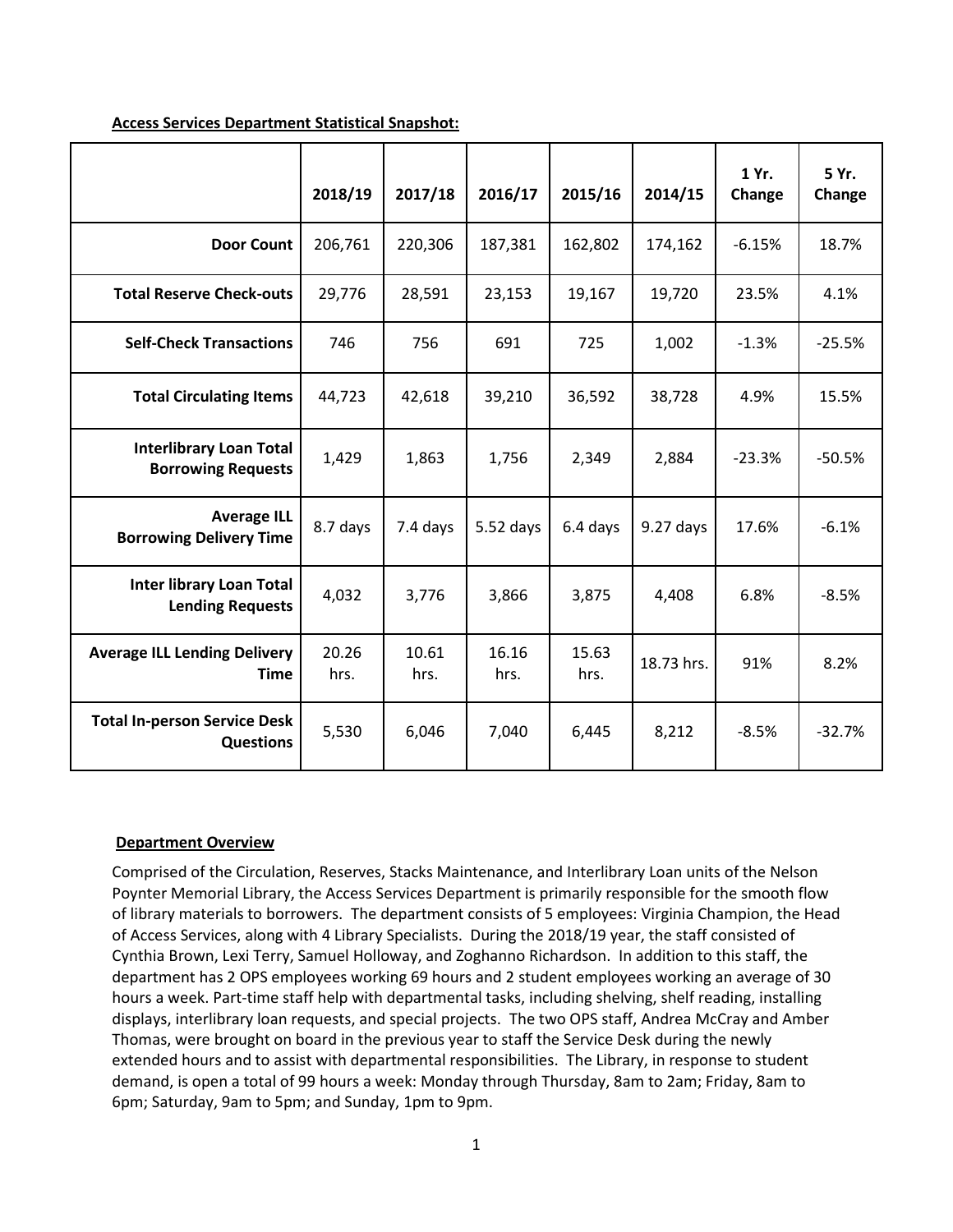#### **Significant Departmental Accomplishments**

- In collaboration with the Research & Instruction and Technical Services and Collection Development departments, the Access Services department assisted the Textbook Affordability Project at NPML by managing the Gen Ed Textbook Reserve Collection.
- Zoghanno Richardson, as the Circulation staff member who opens the library, continues the Reserves processing, including the Gen Ed Textbooks.
- To satisfy the demand for simplified Study Room reservations the department collaborated with Berrie Watson from the Systems Department to implement an online room reservation system from LibGuides called LibCal. All Access Services staff were trained in the new system.
- Andrea McCray worked with Reserves, Digital USFSP, Reference, and other library projects.
- The department hired new student workers for the 2018/2019 year. These students were trained in NPML systems and procedure pertaining to staffing the front desk, shelving materials, shelf reading, night rounds, and more. Cynthia Brown using the USF Careers hiring system takes responsibility for reviewing applications, evaluating them, interviewing, hiring, and supervising students.
- All Access Services staff participated in the Sexual Harassment/Discrimination Training.
- All Access Services staff also attended the retreat to identify and bolster Strengths.

|                                | 2018/19 | 2017/18 | 2016/17 | 2015/16 | 2014/15 | 1 Yr.<br>Change | 5 Yr.<br>Change |
|--------------------------------|---------|---------|---------|---------|---------|-----------------|-----------------|
| Door Count                     | 206761  | 220306  | 187381  | 162,802 | 174,162 | $-6.1%$         | 18.7%           |
| <b>Total Circulating Items</b> | 44,723  | 42,618  | 39,210  | 36,592  | 38,728  | 4.9%            | 15.5%           |
| <b>Reserve Circulation</b>     | 29,776  | 28,591  | 23,153  | 19,167  | 19,720  | 4.1%            | 51%             |

## **Circulation**

## **Reference Services**

With the creation of the Student Technology Center charged with answering student technology software and hardware questions, it is no surprise that Access Services showed a decline in the number of technical questions that they answered in 2018/19. That said, front desk staff still report answering many questions but it was unclear whether they were referring students to the STC or whether they were answering the questions for the STC.

| <b>Questions</b>  | 2018/19 | 2017/18 | 2016/17 | 2015/16 | 2014/15 | 1 Yr. Change | 5 Yr. Change |
|-------------------|---------|---------|---------|---------|---------|--------------|--------------|
| General           | 4,164   | 4,585   | 4,282   | 3,693   | 4,677   | $-9.2%$      | $-11%$       |
| <b>Technology</b> | 1,366   | 1,461   | 1,571   | 1,625   | 2,086   | $-6.5%$      | $-34.5%$     |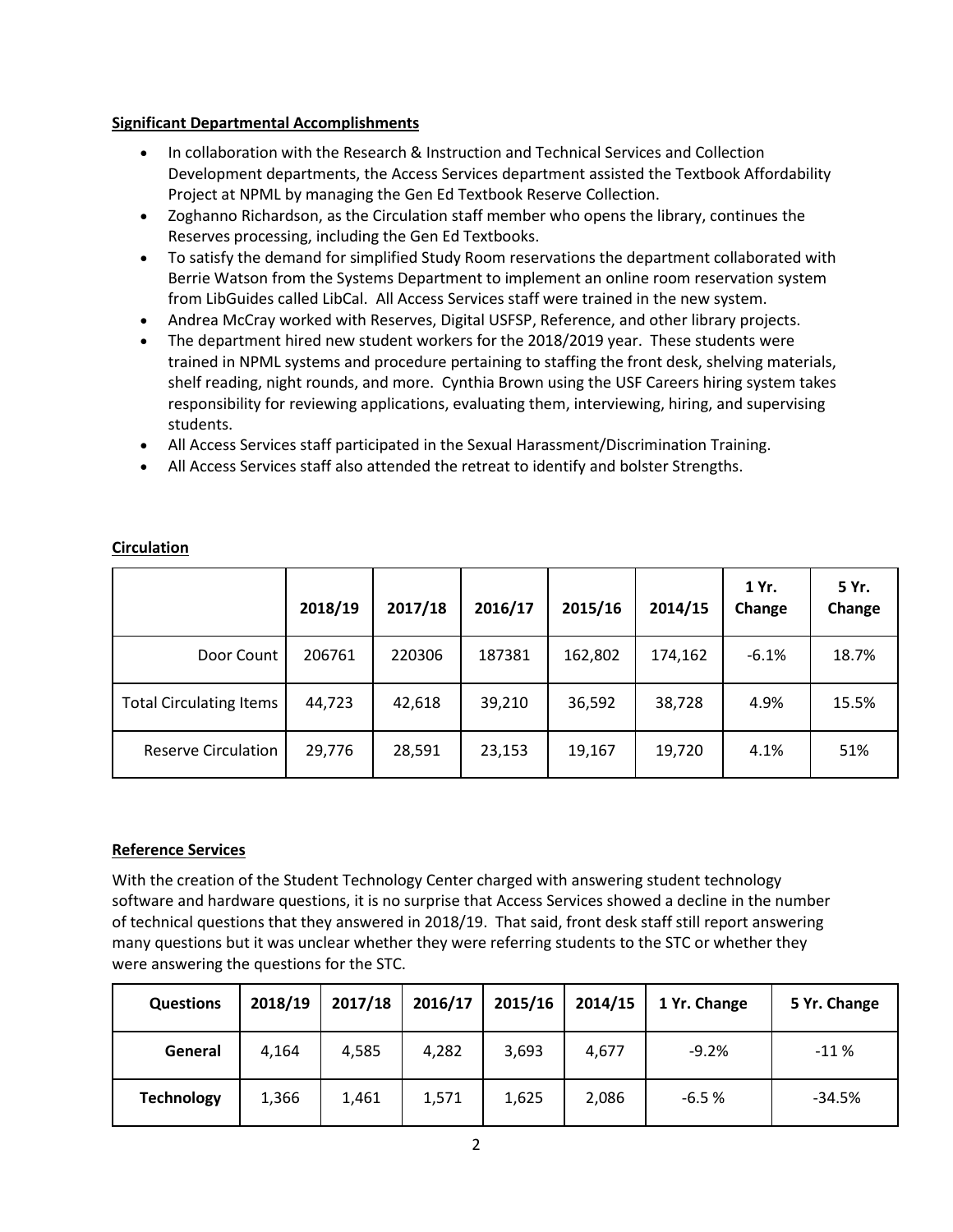Separate Categories include:

- **General/ Directional**: Basic library searches, referrals, supplies, hours, study rooms, library policies, etc.
- **Technical / Online:** General computing issues, printer/copier, local software; Canvas, google apps, email, portal login issues, etc.

|                                               | 2018/19    | 2017/18    | 2016/17     | 2015/16     | 2014/15    |
|-----------------------------------------------|------------|------------|-------------|-------------|------------|
| Interlibrary Loan, Illiad, Borrowing Requests | 1,232      | 1490       | 1,460       | 2,101       | 2,619      |
| ILL, UBorrow, Borrowing Requests              | 197        | 373        | 356         | 248         | 265        |
| Interlibrary Loan Borrowing Requests Total    | 1,429      | 1,863      | 1,756       | 2,349       | 2,884      |
| Fill Rate for USFSP Patrons                   | 89%        | 86%        | 91%         | 87%         | 86%        |
| Average Borrowing Turnaround                  | 8.69       | 7.4 days   | $5.52$ days | $6.40$ days | 9.27 days  |
| ILL, Illiad Lending Requests                  | 2,954      | 2,745      | 2,756       | 2,860       | 2,873      |
| ILL, UBorrow Lending Requests                 | 1,078      | 1031       | 1,110       | 1,015       | 1,535      |
| <b>ILL Total Lending Requests</b>             | 4,032      | 3776       | 3,866       | 3,875       | 4,408      |
| Fill Rate for USFSP Items                     | 57%        | 70%        | 73 %        | 74.5%       | 78%        |
| Average Lending Turnaround                    | 20.26 hrs. | 10.61 hrs. | 16.16 hrs.  | 15.63 hrs.  | 18.73 hrs. |

#### **Interlibrary Loan:**

Interlibrary Loan Definition of Terms

- **Fill Rate**: The percentages of materials that are provided out of the total number of interlibrary loan requests received (both borrowers and lenders)
- **Turnaround**: The amount of time from the receipt of the request until the request has been resolved. For borrowing this could be the receipt or cancellation of the ILL request, for lending it could be the shipping or cancellation of the ILL request.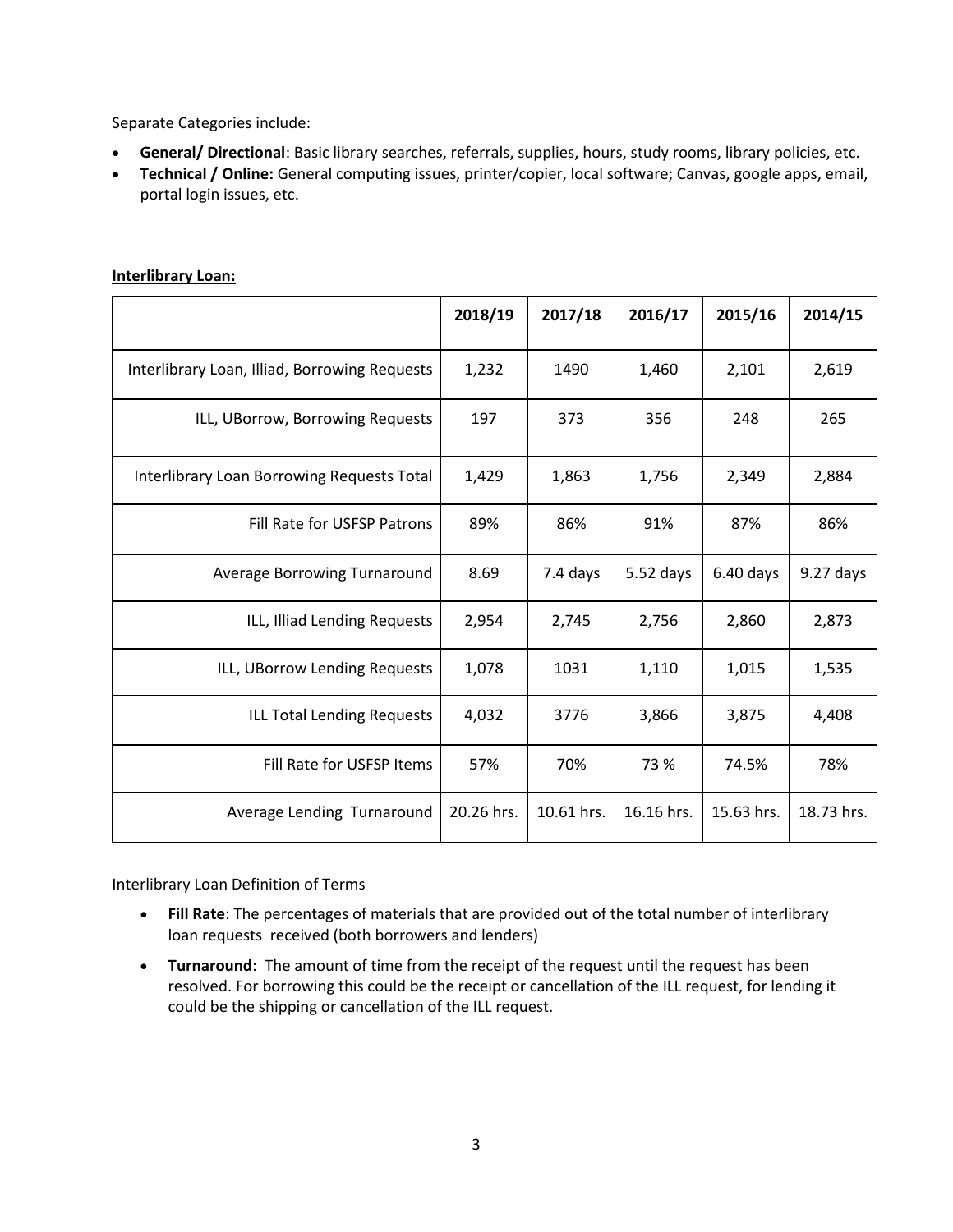#### **Library Displays:**

Members of the Access Services Department, primarily Cynthia Brown, Zoghanno Richardson, and Virginia Champion contributed to various Library displays and exhibits.

#### **Significant Personnel Accomplishments**

#### Cynthia Brown

- August 2018 VIP Seminar Planning for Change and Changing the Plan
- Times Festival of Reading, Volunteer October 2018
- USF System Regional Access Services Meetings, Member
- Library Exhibit Committee, Member
- Completed training and received certification for EHS Golf Cart Safety

#### Virginia Champion

- Library Leadership Team, Member
- African American History Display
- NPML Space/Environment Committee, Member

#### Samuel Holloway

- Completed a major shift of the first floor Periodical stacks to allow removal of stacks
- Shifted DVDs and assisted with VHS tape withdrawals.
- Completed a shift of the Juvenile Curriculum Collection to accommodate the requested additions.

#### Andrea McCray

- Assisted with creating the online study room reservation system
- Worked on the The Weekly Challenger Initiative OCR process and digital archive submissions
- Attended a TBLC workshop on Customer Service
- Worked with Tech Services on the weeding project

#### Zoghanno Richardson

- Events Committee, Member
- NPML Space/Environment Committee, Member
- Times Festival of Reading, Volunteer October 2018
- Participated in various TBLC and OCLC workshops and webinars for professional development

#### Lexi Terry

- Suncoast Information Specialists, Member
- Undertook training for the updated version of Banner and trained Virginia
- Updated the Billing Procedures Manual to reflect changes to the various software systems